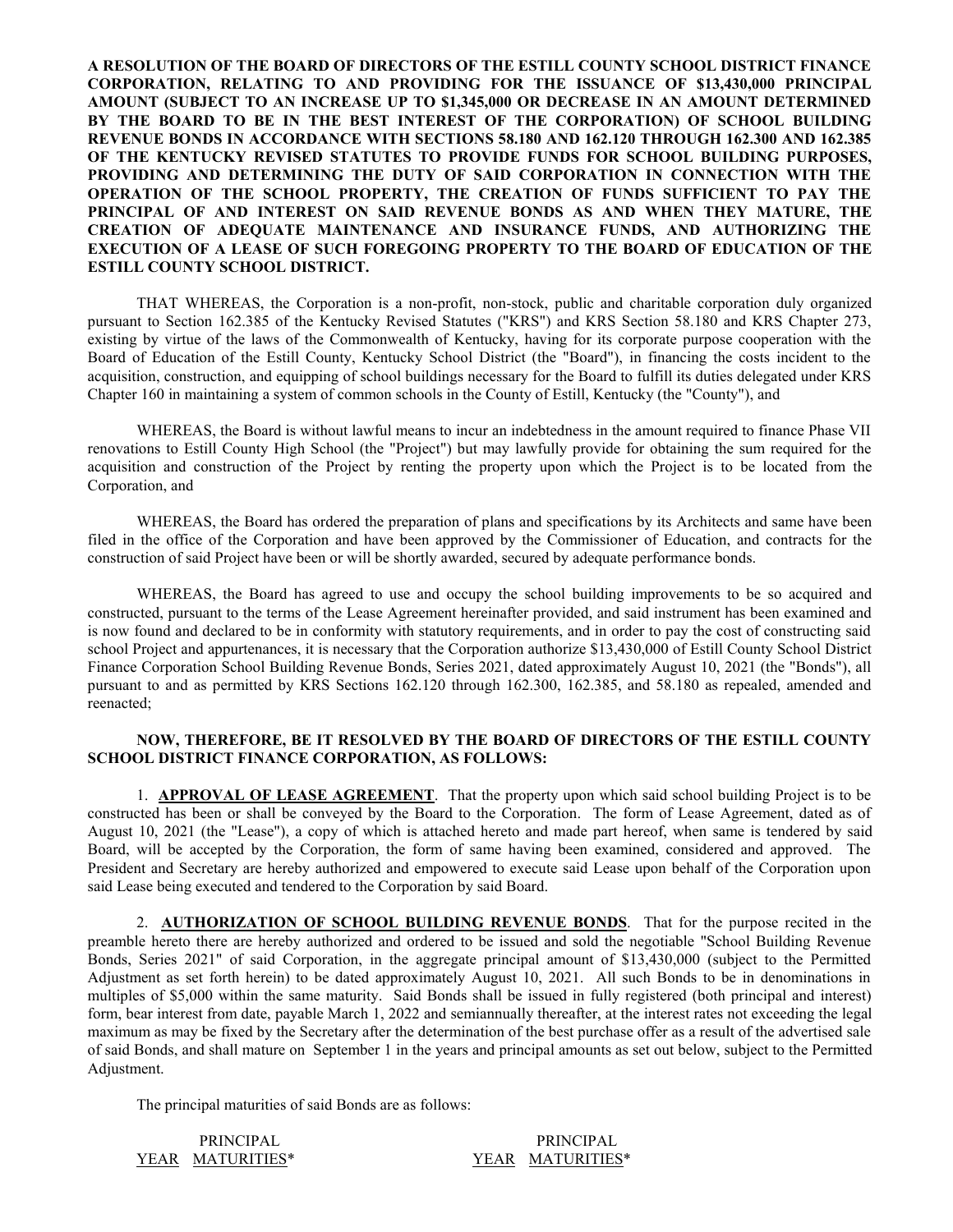| 2022 | \$340,000 | 2034 | \$385,000 |
|------|-----------|------|-----------|
| 2023 | 355,000   | 2035 | 400,000   |
| 2024 | 370,000   | 2036 | 410,000   |
| 2025 | 385,000   | 2037 | 420,000   |
| 2026 | 400,000   | 2038 | 5,000     |
| 2027 | 415,000   | 2039 | 5,000     |
| 2028 | 430,000   | 2040 | 1,325,000 |
| 2029 | 450,000   | 2041 | 1,360,000 |
| 2030 | 470,000   | 2042 | 1,395,000 |
| 2031 | 480,000   | 2043 | 1,430,000 |
| 2032 | 360,000   | 2044 | 1,465,000 |
| 2033 | 375,000   |      |           |

\*Subject to the Permitted Adjustment

Notwithstanding anything contained in this Resolution to the contrary, \$13,430,000 of Bonds shall be offered for sale in accordance with the provisions hereof and the determination of the best purchase bid for said Bonds shall be made on the basis of all bids submitted for exactly \$13,430,000 principal amount of Bonds offered for sale under the terms and conditions herein specified; provided, however, that the right shall be reserved in the Corporation to modify the maturity dates of the Bonds, increase the principal amount of Bonds actually awarded by an amount up to \$1,345,000 or decrease the principal amount of Bonds actually awarded by an amount determined by the Board to be in the best interest of the Corporation (the "Permitted Adjustment"). Said Permitted Adjustment may be made to any or all maturities and the purchase price for the Bonds awarded shall be adjusted to reflect the same price per \$5,000 of Bonds awarded as the price bid.

Said Bonds shall bear interest from the date of issuance, payable on March 1, 2022, and semiannually thereafter; interest being payable by the Paying Agent hereinafter designated directly to the Registered Owners of said Bonds (as of the 15th day of the month preceding the due date) by remittances made through regular United States Mail. Bonds shall be payable at maturity upon their surrender to the Paying Agent.

In the event the Purchaser of the Bonds elects to exercise its option to designate certain principal maturities as Term Bonds, the Bond Registrar/Paying Agent shall select by lot a principal amount of Bonds equal to the serial principal maturity originally scheduled to mature on the principal due date as reflected by the successful bid and shall notify the Registered Owners of the Bonds so selected for mandatory redemption not less than thirty days prior to said principal due date by regular United States mail.

The Bonds maturing on or after September 1, 2030 are subject to redemption at the option of the Corporation prior to their stated maturity on any date falling on or after September 1, 2029, in any order of maturities (less than all of a single maturity to be selected by lot), in whole or in part, upon notice of such prior redemption being given by the Paying Agent in accordance with DTC requirements not less than thirty (30) days prior to the date of redemption, upon terms of the face amount, plus accrued interest, but without redemption premium.

Notwithstanding the foregoing, the Corporation reserves the right, upon thirty (30) days notice, to call the Bonds in whole or in part on any date at par for redemption upon the total destruction by fire, lightning, windstorm or other hazard of any building constituting the Project and apply casualty insurance proceeds to such purpose.

In the event the Purchaser of the Bonds elects to have the Bonds insured by a bond insurance company ("Insurer"), the Corporation shall not be required to pay any of the cost of such insurance but hereby agrees to cooperate with such Insurer and execute any documents necessary to insure the Bonds. The President and Secretary are hereby authorized to execute any and all documents which may be necessary to insure the Bonds. Upon the Board providing notice to the Corporation, pursuant to Section 4.01 of the Lease, of its intention not to exercise its option to renew the Lease, the Insurer shall be considered the Registered Owner of the Bonds and shall have all of the rights of the Registered Owners to enforce the provisions of this Bond Resolution, the Lease, the Appointment of Bond Registrar/Paying Agent and any other documents related to the issuance of the Bonds.

3. **PLACE OF PAYMENT AND EXECUTION OF BONDS**. That both principal of and interest on said Bonds shall be payable at Regions Bank, Nashville, Tennessee (or such other bank or trust company as may be authorized by the Secretary of the Corporation without further action of the Board), which bank is hereby designated by the Board as the Paying Agent and Bond Registrar in connection with the issuance of said Bonds. Principal and interest shall be payable without deduction for exchange or collection charges in lawful money of the United States of America. Under the Lease Agreement, all fees and expenses of the Paying Agent and Bond Registrar shall be the responsibility of the Board and shall be considered as additional rentals under the Lease.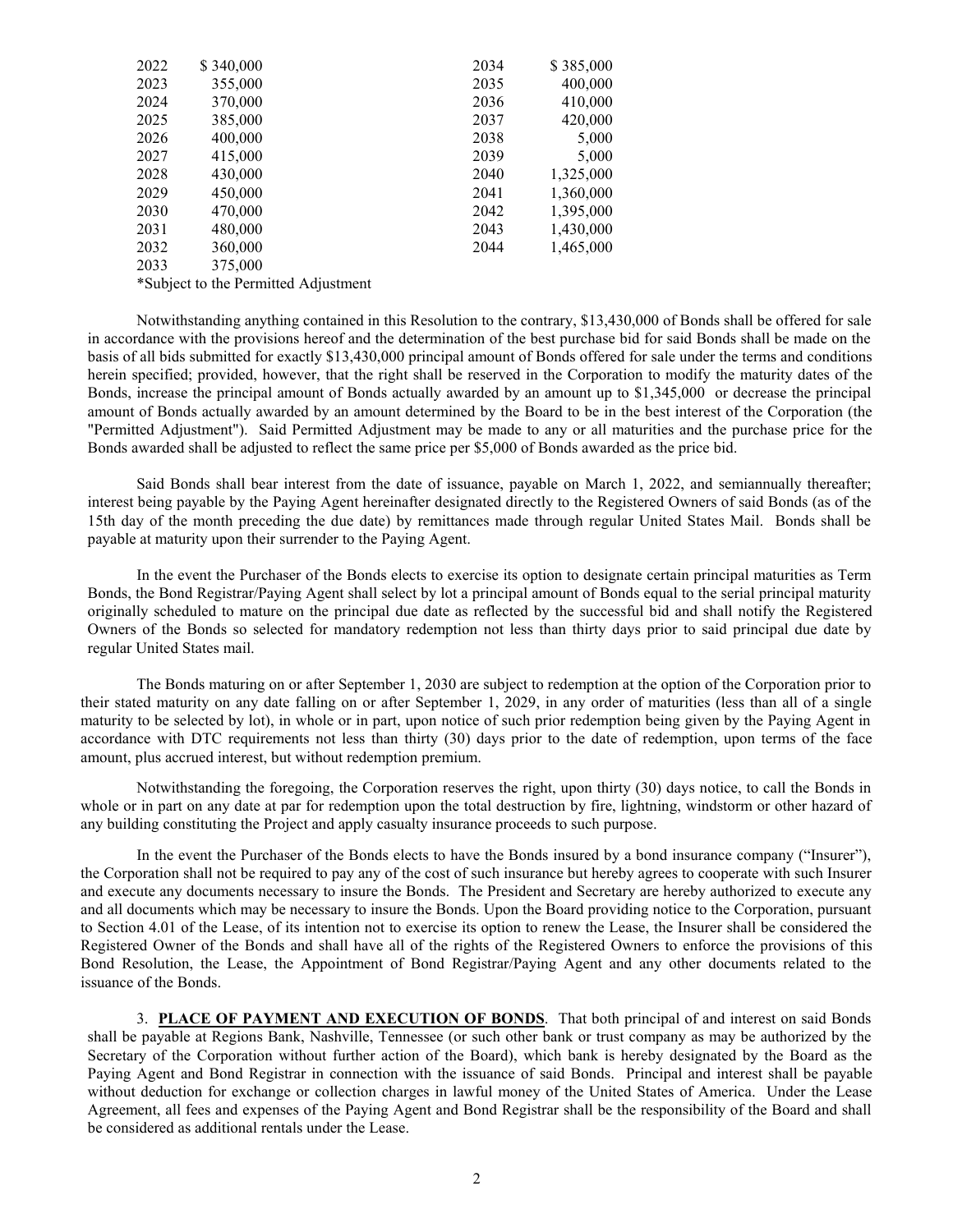The Bond Certificates shall be executed on behalf of the Corporation with the duly authorized, reproduced facsimile signature of the President, attested by the authorized, reproduced, facsimile signature of the Secretary, and said officers, by the execution of appropriate certifications, shall adopt as and for their own proper signatures their respective facsimile signatures as same appear on the Bonds. It shall not be necessary for a reproduced facsimile of the corporate seal of the Corporation to appear on said Bond Certificates in order for same to be legal and binding debt instruments of the Corporation.

Notwithstanding anything contained herein to the contrary, no Bond Certificate shall be valid or binding upon the Corporation unless and until it is validated by the manual signature of the duly authorized representative of the Bond Registrar.

Notwithstanding the provisions of this Bond Resolution regarding the use of Bond Certificated and their authentication by the Bond Registrar, at the direction of the Municipal Advisor, the Bond Registrar, shall be authorized to utilize the "Book-Entry Only System" for the issuance and transfer of the Bonds in order to eliminate the need for physical movement of Bond Certificated throughout the term of the Bonds.

The President and Secretary of the Corporation are hereby authorized and directed, as is the Bond Registrar, to enter into such agreements with the Depository Trust Company ("DTC") and/or Cede & Co., an affiliate of DTC, as are necessary to implement the "Book Entry Only System".

In the event the "Book-Entry Only System" is utilized, principal and interest payment on the Bond shall be made directly to DTC or at DTC's direction.

The President and Secretary are authorized to execute a blanket "Letter of Representations" and such "Operational Arrangements" as DTC or Cede & Co. may require to authorize the "Book-Entry Only System" for the issue of Bonds described in this Bond Resolution.

The Bonds shall be in substantially the same form as the Bond Certificate attached to this Resolution as Exhibit A, with appropriate substitutions or modifications.

4. **BONDS TO CONSTITUTE LIMITED INDEBTEDNESS OF CORPORATION**. That the Bonds issued and outstanding from time to time under the restrictions and conditions set forth in this Resolution shall be payable solely from and secured by pledge of the fixed amount of the gross income and revenues to be derived from the leasing of the school building Project identified herein, which are to be set aside into a special fund and pledged for that purpose and identified as the "Estill County School District Finance Corporation School Building Revenue Bond and Interest Redemption Fund of August 10, 2021" (the "Bond Fund"). Said Bonds shall constitute a limited indebtedness of the Corporation within the meaning of Kentucky law and shall be payable from and secured by said Bond Fund only, a statutory mortgage lien and a pledge of the gross rental revenues derived from the lease of the school building property constituting the Project identified herein; provided, however, said lien and pledge are on parity with a similar lien and pledge securing the Corporation's School Building Revenue Bonds previously issued to finance or refinance the school building(s) which constitute the Project (the "Parity Bonds").

By the adoption of this Resolution, the Corporation covenants that it will fix and maintain rentals and charges for the use of the property constituting the Project, including all improvements thereon, adequate to maintain the Bond Fund referred to in the preceding paragraph at levels sufficient to meet the principal and interest requirements on the Bonds as the same become due and sufficient to maintain funds adequate to pay the costs of depreciation, maintenance and insurance of the Project.

5. **FISCAL YEAR; BOND FUND ESTABLISHED; INSURANCE AND MAINTENANCE FUNDS.** The school building securing the Bonds herein authorized shall be operated on a fiscal year basis, commencing July 1 of each year, and on that basis the income and revenues from said Project shall be set apart into a separate and special fund to be used for the retirement of the aforesaid Bonds and maintaining said property.

There shall be and there is hereby created an account to be known as the "Estill County School District Finance Corporation School Building Revenue Bond and Interest Redemption Fund of August 10, 2021" (the "Bond Fund") to be deposited with the Paying Agent, into which there shall first be set aside from the proceeds of the sale of the Bonds the amount received from the purchaser of said Bonds representing accrued interest. Thereafter, there shall also be set aside into said Bond Fund in ample time from the first gross income and revenues derived from the rental of the school building Project not less than the amounts sufficient to pay the principal and interest requirements of said Bonds as established upon the sale thereof, which amounts are hereby exclusively pledged to and shall be used only for the purpose of paying the interest on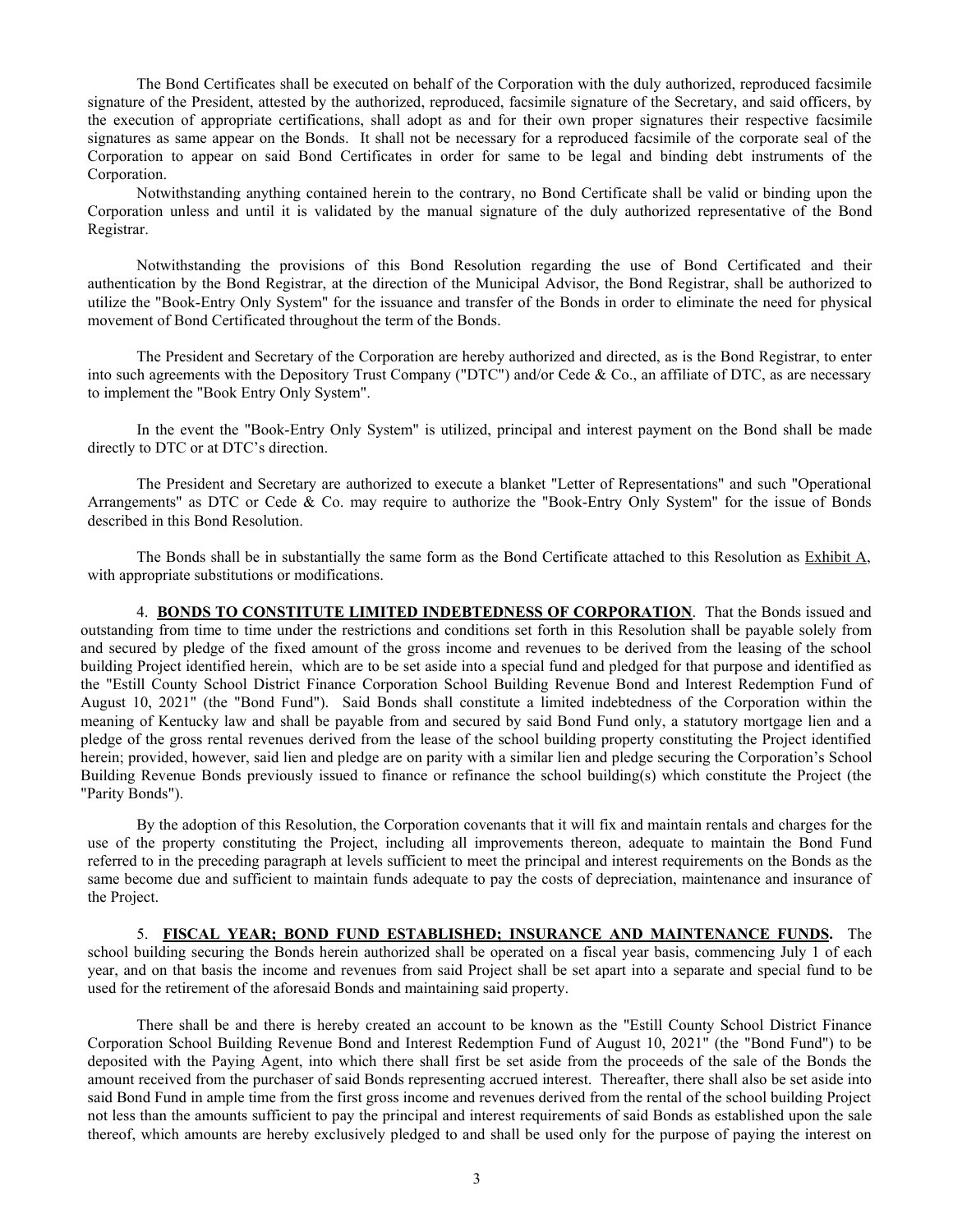and the principal of said Bonds as and when same become due. The payment of rentals due by the Board under the Lease representing its portion of the principal and interest requirements on the Bonds shall be considered timely if made on the 15th day of the month preceding an interest due date.

In any event there shall be set aside into said Bond Fund and there are hereby pledged such amounts as may from year to year be necessary to meet the principal and interest requirements of the Bonds herein authorized then outstanding. The rental payments specified in the Lease are hereby pledged by the Corporation as the security and source of payment of the Bonds and so long as any of such Bonds remain outstanding the terms and amounts of said rental payments shall not be reduced.

There shall also be set aside sufficient revenues in a depreciation fund to be expended in making good any depreciation of said property constituting the Project and appurtenances and in paying the cost of any extensions, additions or improvements.

The balance of the income and revenues remaining after the aforesaid payments into the Bond Fund and depreciation fund have been made shall be set aside into a maintenance fund and used for the maintenance of said school building Project and to pay the cost of insuring said property against loss or damage by fire, lightning, windstorm or other hazard in an amount substantially

equal to either at least the amount of the Bonds at any time outstanding or the maximum insurable value of the improvements constituting the Project, whichever is greater. Such insurance shall be for the use and benefit of the Registered Owners of any Bonds to the extent same are outstanding.

It is further agreed that in case any of the improvements constituting the Project on the leased premises are totally destroyed by fire, lightning, windstorm or other hazard covered by insurance, the Corporation shall have the right to expend such proceeds to restore the property; that if such proceeds are not expended by the Corporation for the restoration of said property at the earliest practicable date, then all such insurance proceeds shall be used for the purpose of redeeming said outstanding Bonds, and said property shall be and become the property of the Board upon all of such Bonds and the interest thereon being completely paid and retired, in which case the Corporation shall convey said property to the Board free and clear of all encumbrances. In the event of partial destruction by fire, lightning, windstorm or other hazard covered by insurance, the insurance proceeds shall be used solely and only for the purpose of making the necessary replacements and repairs to the property, provided further, however, that if following said partial or complete destruction, any principal or interest payment is due and there are not other funds available for said payments, such insurance proceeds must be applied to prevent a default in said payments.

6. **CORPORATION'S COVENANTS TO PERFORM OBLIGATIONS**. The Corporation hereby covenants and agrees with the Registered Owners of the Bonds herein authorized that it will faithfully and punctually perform all duties imposed hereunder or under the Lease with reference to said Project which are required by the Constitution and laws of Kentucky, including the making and collection of reasonable and sufficient rentals for said property, and will segregate the revenues of said property and make application of the rentals received to the respective funds established hereunder.

The Corporation further binds and obligates itself not to sell, mortgage or in any manner dispose of said school building property until all of the Bonds shall have been paid in full both as to principal and interest; subject to the Board's option to purchase said property as set forth in Section 7.

7. **BOARD'S OPTION TO PURCHASE PROPERTY**. The Bonds are issued subject to the Board having the right on any date to purchase from the Corporation, and to secure the release from the statutory mortgage lien and pledge of revenues securing the Bonds the property constituting the Project herein described and identified for a price equal to the principal amount of said Bonds then outstanding on the date upon which said option is exercised, plus a sum equal to the accrued interest on said principal amount of Bonds to said date upon which said option is exercised, plus a further sum sufficient to accomplish the complete redemption and retirement (or defeasance) of such principal amount of said Bonds, subject to the rights of the Owners of Parity Bonds.

If the Board shall desire to exercise said option, it may do so by giving notice of its election in writing to the Corporation at least ninety (90) days prior to the date upon which it desires to exercise said option. Thereupon, the Paying Agent at the direction of the Corporation shall call for payment a principal amount of said Bonds equal to the required option price, such call to be strictly in accordance with the provisions of such Bonds and of this Bond Resolution; provided, however, that the right is reserved in the Board and the Corporation to provide for the defeasance of said Bonds through the deposit and investment of sufficient funds in escrow to provide for the payment of the principal and interest requirements on the Bonds until such time as it is determined by the Board to be financial feasible to redeem and retire said Bonds.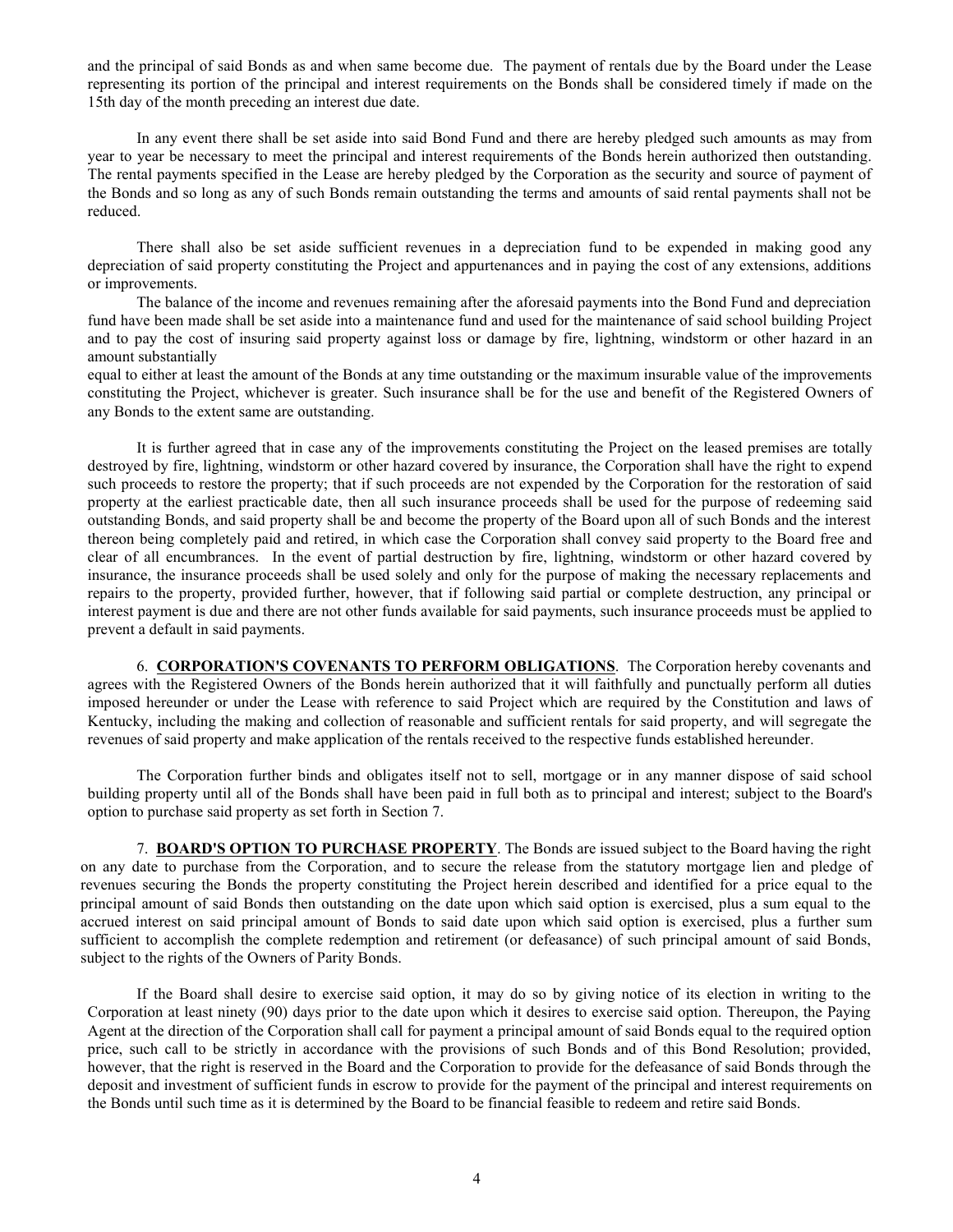## 8. **STATUTORY MORTGAGE LIEN CREATED; PLEDGE OF REVENUES FROM LEASE OF**

**PROPERTY**. For the protection of the Registered Owners of the Bonds, a statutory mortgage lien and a pledge of the gross revenues derived from the property constituting the Project and all improvements thereon are granted pursuant to KRS Section 162.200, which lien and pledge of revenues are hereby recognized and declared to be valid and binding upon the Corporation and upon the property constituting the Project herein referred to and shall take effect immediately, such statutory mortgage lien and pledge of revenues being subject to the terms and conditions as set out in the form of the Bond Certificate referred to in Section 3 hereof and the rights of the Owners of Parity Bonds. Any Registered Owner of said Bonds, either at law or in equity, by suit or other legal proceedings, may enforce and compel the performance of all duties required of the Corporation by the Constitution, Statutes of Kentucky, the Lease, and this Resolution, including the charging and collection of sufficient rent, the segregation of income and the application thereof, insofar as the failure to perform such duties affects the interest of said Registered Owner of the Bonds herein authorized.

If there be any default in the payment of the principal of or interest on any of said Bonds, then upon the filing of suit by any Registered Owner, any court having jurisdiction of the action may appoint a receiver to administer the property, with power to charge and collect rents sufficient to provide for the payment of interest and principal required by said Bonds and maintain the maintenance and insurance fund herein provided for. The reasonable legal fees and the court costs, if any, incurred by any Registered Owner of such Bonds in connection with the obtaining of the appointment of such a receiver shall be paid from the revenues of the property constituting the Project.

Notwithstanding the foregoing, the statutory mortgage lien and pledge of rental revenues is limited to the exact location of the building or buildings constituting the Project and the right is reserved in the Board under the Lease Agreement to release or convey said unoccupied real estate.

9. **NO PRIORITY AMONG BONDS**. The Bonds authorized to be issued hereunder shall not be entitled to priority one over the other, regardless of the fact that they may be issued and delivered at different times.

10. **PARITY BONDS**. While any of the Bonds herein authorized or permitted to be issued are outstanding, the Corporation hereby reserves the right and privilege of issuing additional bonds from time to time, payable from the income and revenues of the property constituting the Project, and ranking on a parity with the Bonds herein authorized, but only if and to the extent the issuance of such additional parity bonds are in accordance with the plans and specifications completed, approved by the Commissioner of Education of Kentucky and by said Board of Education, and filed in the office of the Secretary of the Corporation, and the issuance thereof shall be approved by the Commissioner of Education as required by law and a Lease shall have been entered into, whereunder the respective annual rental payments during the life of such additional bonds shall be increased by the amount of annual interest and principal requirements of such additional bonds.

11. **COVENANT TO KEEP PROPER RECORDS**. So long as any of the Bonds are outstanding, the Corporation shall require the Board to keep proper books and records (separate from all other records and accounts) of all transactions regarding said Bonds. It shall require the Board to furnish the original purchaser of said Bonds and to the Registered Owner of any of said Bonds, upon written request, not more than thirty (30) days after the close of each fiscal period, complete operating and income statements certified by the auditors or auditors of the Board, and will require the Board to grant to any Registered Owner or Owners of twenty-five percent of the Bonds then outstanding the right at all reasonable times to inspect the property constituting the Project and all records and accounts of the Corporation or the Board relating thereto.

12. **CONDITIONS OF BOND SALE**. That said Bonds shall be sold at public sale after advertising according to law, and the Secretary of the Corporation is hereby authorized and directed to make such advertising. The specific terms, bidding conditions and restrictions governing the sale of said Bonds shall be as set forth in the forms of "Notice of Bond Sale," "Official Terms and Conditions of Bond Sale" and "Official Bid Form" which have been prepared by Steptoe & Johnson PLLC, Bond Counsel, Louisville, Kentucky, are attached to and made a part of this Resolution as Exhibits B, C and D, respectively, and which forms having been examined and considered, are hereby approved. The Secretary is hereby directed to utilize said forms in connection with the sale of said Bonds. Upon the receipt of the sealed, competitive bids after the required advertisement, the Secretary of the Corporation, in conjunction with the Fiscal Agent for the Board and the Corporation, shall calculate the best purchase offer and the exact principal amount of Bonds to be awarded, after calculating the Permitted Adjustment, if any, and accept the offer to purchase said Bonds on behalf of the Corporation without further action by the Board of Directors.

By the adoption of this Bond Resolution the Board of Directors of the Corporation hereby delegates to the Fiscal Agent the authority to execute the Official Bid Form submitted by the successful bidder on behalf of the Corporation and Board which shall then become the Bond Purchase Agreement.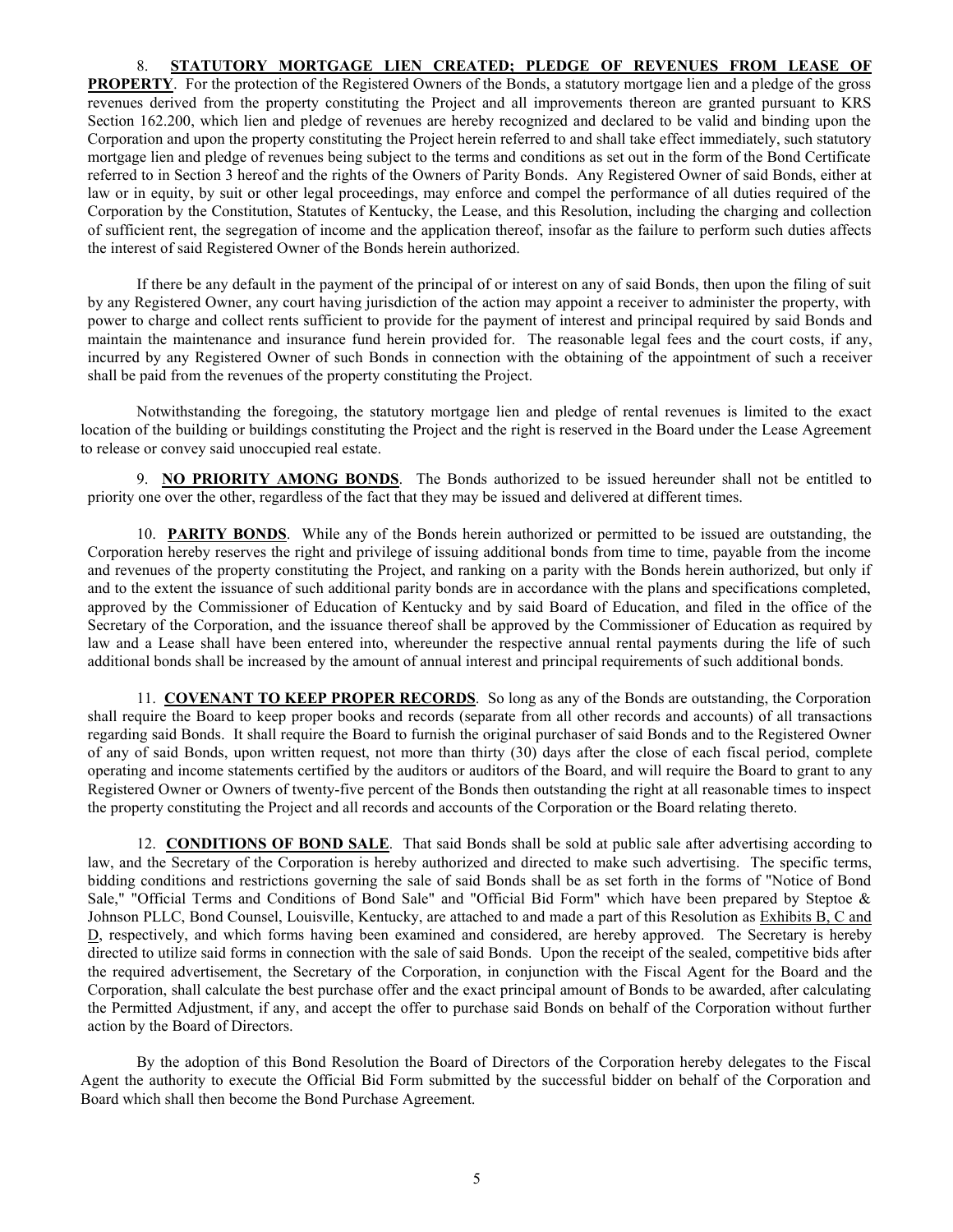In accordance with Municipal Securities Rulemaking Board Rule G-23 as amended November 28, 2011, said Municipal Advisor shall not provide any underwriting services. Compensation of said Municipal Advisor will be in accordance with the fee schedule approved the Kentucky Department of Education and the Kentucky School Facilities Construction Commission.

13. **DEPOSIT AND APPLICATION OF BOND PROCEEDS; CONSTRUCTION FUND**. Upon the sale and delivery of said Bonds there shall first be paid all expenses incident to the authorization, sale and delivery of the Bonds. Next, there shall be paid into the Bond Fund established with the Paying Agent the accrued interest on such Bonds from their date to the date same are delivered. The entire remaining proceeds shall thereafter be devoted exclusively to the payment of the costs of the school building Project and appurtenances upon the property described herein and according to the plans and specifications duly approved and filed as provided by KRS 162.160.

That pending expenditures of the proceeds then remaining, such funds shall be deposited, until needed for construction purposes, in a special construction account established with a bank or trust company to be selected by the Board, designated by the Board as Construction Depository, designated "The Estill County School District Finance Corporation School Construction Fund of August 10, 2021" (the "Construction Fund"). The money in said Construction Fund shall be expended by payments made to defray the costs of constructing and equipping the school building Project, such payments to be made upon checks drawn upon said Construction Fund by the Treasurer of the Corporation after approval by a written resolution of the Board of Education and accompanied by a voucher in duplicate entitled "Requisition for Funds" signed by the Architect or Engineer having supervision of the construction of the Project, (for construction related disbursements only), in substantially the following form:

## "REQUISITION FOR FUNDS

It is hereby certified that those parties shown on the attached schedule are due the respective sum so indicated, which represent amounts duly earned by and payable to said party, its services furnished under an existing contract with the Estill County School District Finance Corporation ("Corporation") and the Board of Education of the Estill County School District ("Board") relating to the construction of certain school building improvements for the Board, financed by the issue of the Corporation's School Building Revenue Bonds, Series 2021, dated August 10, 2021, ("Bonds") or for other work or services in connection therewith. It is further certified that in our opinion substantially all of the labor, materials, work or services and/or furnishings and fixtures were furnished within the boundaries of the property described in the Resolution of the Corporation's Board of Directors authorizing the Bonds and in the Lease Agreement between said Corporation and the Board, which property are encumbered by said issue of Bonds, or were furnished in connection with improvements located within the boundaries of said property.

Dated this \_\_\_\_\_\_\_\_\_\_\_\_\_\_\_\_\_\_\_\_\_\_\_\_\_\_\_, 2021.

 $\ast$ Architect

Chairperson, Board of Education

\*This Requisition shall be executed by the Architect or Engineer, or both, depending upon their contractual responsibility to the Board for the items so certified.

Subject to the provisions regarding "retainage" the Treasurer of the Corporation is hereby authorized to execute such checks from time to time in the necessary amounts upon the aforesaid voucher or "Requisition for Funds" being executed by the Architect or Engineer and presented to and approved by the Board. Such checks shall be fully negotiable, and any bank shall be authorized to honor and pay the same, provided, it assumes the responsibility for the propriety of all endorsements, or all endorsements to it are guaranteed by a bank. Upon the completion of the Project, any surplus remaining in the Construction Fund may be (i) transferred to the Bond Fund and the Board shall receive a credit against their obligations due under the Lease or (ii) used for another approved Project within a reasonable period of time.

Notwithstanding anything contained herein to the contrary, disbursements reimbursing the Board for expenditures made in anticipation of the issuance of Bonds need not be approved by the Architect or Engineer.

Money in the Bond Fund or Construction Fund shall be invested for the benefit of the respective accounts in such portions and in such manner as is designated by the Treasurer of the Corporation. The investments shall be restricted to those "permitted investments" as enumerated under the provisions of KRS 66.480, which minimum provisions of said Statute are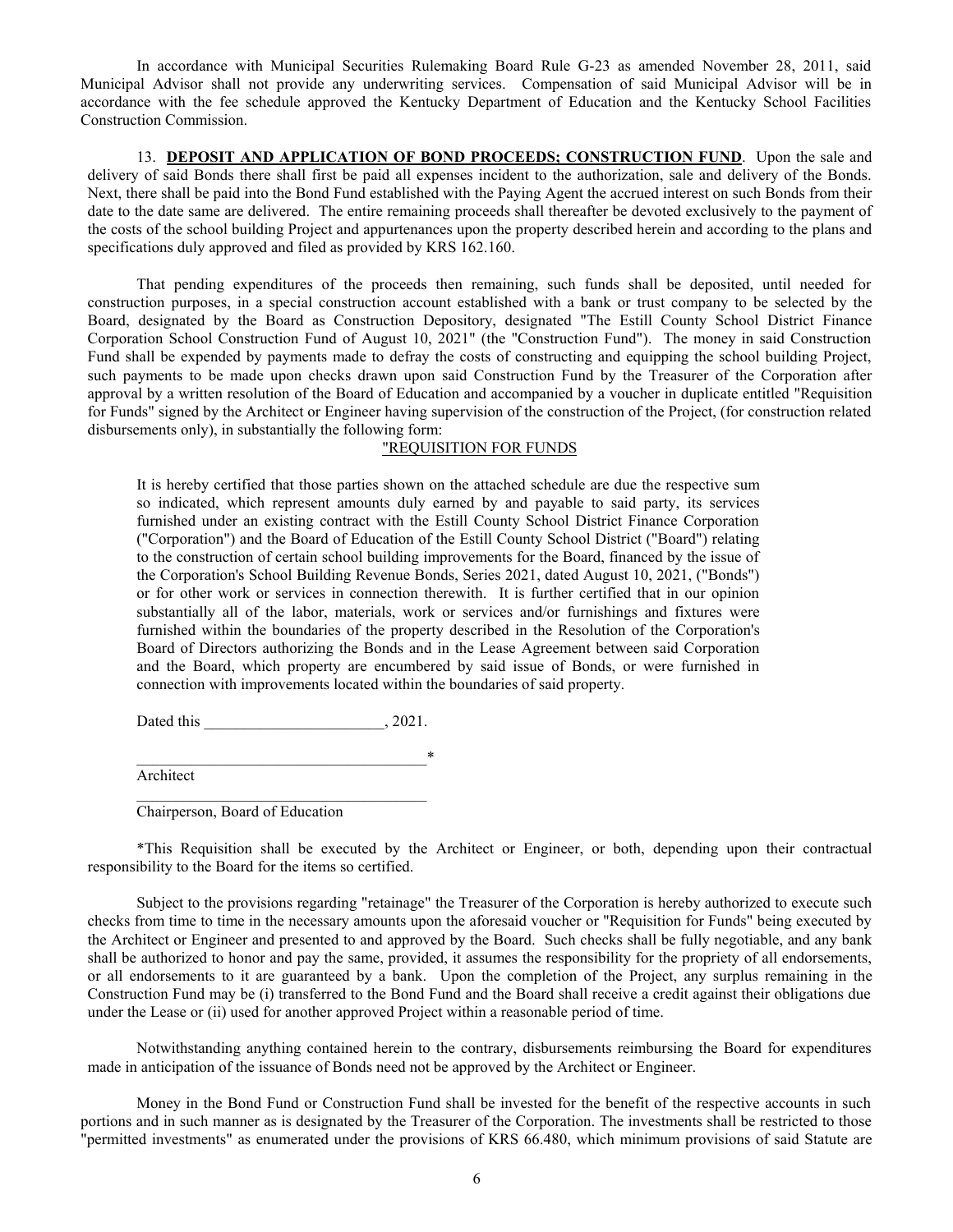hereby incorporated in this Bond Resolution as fully as if copied in full herein; provided, however, should this Bond Resolution impose investment limitations more strict than KRS 66.480, then the provisions hereof shall govern.

The obligations invested in, in any event, shall mature not later than the time funds may be needed for the payment of Bond requirements or for construction purposes, respectively. Any deposit in either account in excess of FDIC or FSLIC coverage not so invested or any such funds invested in certificates of deposit of any bank shall be earmarked and secured by pledges of an equivalent amount of United States Government obligations identified in KRS 66.480 or Bonds of the issue herein authorized until expended. In the event checks are required to accomplish the investment of funds in the Bond Fund and Construction Fund, same shall be signed by the Treasurer of the Corporation, although such checks are not now contemplated. To the extent that the investment of Bond Fund monies generate funds in excess of the then current principal and interest requirements on the Bonds, the Board's obligation under the Lease shall be reduced in a like amount for the semiannual period in question.

Should the Board or Architect fail to supply Bond Counsel with required information concerning the Project on a timely basis, Bond Counsel may request the Construction Depository to suspend payments from the Construction Fund until the necessary information is made available.

14. **MISAPPLICATION OF BOND PROCEEDS NOT TO AFFECT VALIDITY OF BONDS**. If for any reason the funds obtained by the sale of said Bonds are not properly allocated or if there is any misapplication of said proceeds, such improper allocation shall not affect the validity of any Bonds issued in accordance with this Resolution.

Notwithstanding anything in this Bond Resolution to the contrary, by the adoption of this Bond Resolution the Board of Directors of the Corporation hereby authorizes Robert W. Baird & Co., Inc., Municipal Advisor to the Corporation and Steptoe & Johnson PLLC, Bond Counsel to the Corporation to act for and on behalf of the Corporation in all matters relating to the authorization, issuance and sale of the Bonds and the disposition of the proceeds thereof as fully as if said Municipal Advisor and Bond Counsel were duly authorized officers of the Corporation.

15. **LEGAL DESCRIPTION OF LEASED PROPERTY**. The school building Project and appurtenances financed from the proceeds of the Bonds and which are subject to the statutory mortgage lien and pledge of revenues securing said Bonds is located upon the site described in Exhibit E to this Resolution which is incorporated in full herein by reference. Notwithstanding anything contained herein to the contrary, said statutory mortgage lien and revenue pledge are restricted in their application to the exact locations of the said buildings and appurtenances constituting the Project, with rights of way for ingress and egress, and the right is specifically reserved by the Corporation and/or the Board to construct upon any unoccupied portions of the school site described in Exhibit E hereto other structures and improvements for school purposes, which structures and improvements shall not be subject to any extent to said statutory mortgage lien and revenue pledge.

16. **FEDERAL TAX COVENANTS**. The Corporation shall at all times do and perform all acts and things permitted by law and necessary or desirable in order to assure that interest paid by the Corporation on the Bonds shall be excludable from the gross income of the recipients thereof for Federal income tax purposes under any valid provision of the Internal Revenue Code of 1986, as amended, and the Regulations promulgated thereunder (the "Code").

Neither the Corporation nor the Board shall permit at any time or times any of the proceeds of the Bonds to be used directly or indirectly to acquire any securities or obligations the acquisition of which would cause such Bonds to be "arbitrage bonds" as defined in Section 148 of the Code, as then in effect.

The Corporation further covenants that prior to the issuance of said Bonds and as a condition precedent to such issuance, the Corporation shall certify by issuance of a certificate of the Treasurer of the Corporation, supplemental to this Resolution, that on the basis of the facts, estimates and circumstances in existence on the date of issue of said Bonds, it is not expected that the proceeds of said Bonds will be used in a manner which would cause such obligations to be "arbitrage bonds" under the Code. The Treasurer of the Corporation is hereby designated and charged by the Corporation's Board of Directors with the responsibility for issuing the Bonds herein authorized.

The Board in its Resolution requesting the Corporation to issue the Bonds has certified that it does not reasonably expect to issue in its own name, or request the County, or the Corporation, or another state or local governmental agency to issue on its behalf, bonds or other obligations considered under the Code to be "tax-exempt obligations" in a principal amount in excess of \$15,000,000 during the calendar year ending December 31, 2021, and for that reason the Corporation has been advised by Bond Counsel that the Bond Fund, Construction Fund, or any other fund or account established under the provisions of this Resolution are not subject to the "rebate requirements" on excess earnings in favor of the United States of America imposed by the Code. Therefore, Bond Counsel has advised the Corporation and the Board that the enumerated funds will be exempt from "rebate requirements" even if the \$15,000,000 annual limit is exceeded, if the proceeds deposited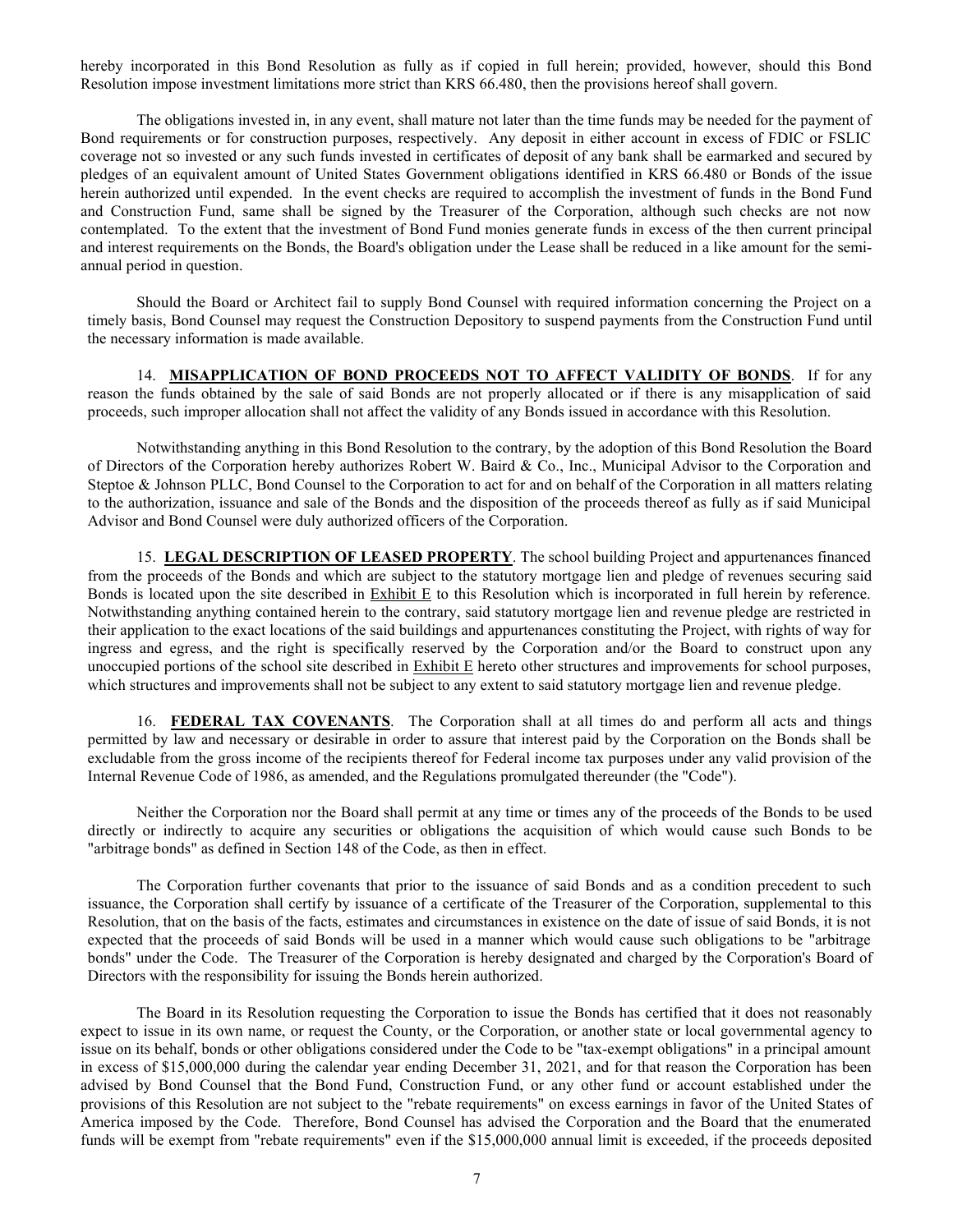in the Construction Fund are expended (calculated from the date said Bonds are delivered) 10% within six months, 45% within twelve months, 75% within eighteen months; and 100% within twenty-four months. Notwithstanding the foregoing, the Corporation covenants and agrees that in the event it is subsequently determined by the Corporation or the Board, upon advice of nationally recognized bond counsel, that the Bond Fund, Construction Fund, or any other fund established under this Resolution are subject to said rebate requirements and do in fact generate earnings from "non-purpose investments" in excess of the amount which said investments would have earned at a rate equal to the "yield" on the Bonds, plus any income attributable to such excess, there shall be established a separate and special fund with the Paying Agent to be designated as the "Excess Earnings and Rebate Fund," which shall be utilized for the collection and payment of any excess generated from investments and the remittance thereof to the United States on or before a date five years and thirty days from the date said Bonds are delivered, and once every five years thereafter until the final retirement of the Bonds; the last installment, to the extent required, to be made no later than sixty days following the date on which funds sufficient for the complete retirement of the Bonds are deposited with the Paying Agent or any escrow agent.

The Board is a separate political subdivision of the Commonwealth, derives its powers independently of the County and is not subject to control by the County and has acknowledged that it cannot designate the Bonds as "qualified tax-exempt obligations" under the terms of the Board's Resolution authorizing its participation. The Board of Directors of the Corporation, by the adoption of this Resolution, hereby likewise acknowledges that it cannot designate the Bonds as "qualified tax-exempt obligations" within the meaning of the Code Section 265(b)(3) and the Corporation hereby certifies that it does reasonably anticipate, based upon representations to it by the Board, that the total principal amount of tax-exempt obligations which it will issue, during the calendar year ending December 31, 2021, will exceed \$10,000,000.

17. **OFFICIAL STATEMENT AUTHORIZED**. Robert W. Baird & Co., Inc., Louisville, Kentucky, Municipal Advisor for the Corporation and the Board, having prepared a Preliminary Official Statement in conjunction with the Board and the Corporation in regard to the sale of the Bonds containing all pertinent information concerning said Bonds; the Preliminary Circular portion of said Preliminary Official Statement having been reviewed by the Board of Directors and the Board, same is hereby authorized, ratified and approved, acknowledge same on behalf of the Corporation. The President and Secretary are also authorized to execute said Fiscal Agent's contract on behalf of the Corporation, which contract is hereby authorized, ratified and approved.

18. **REGISTRATION OF BONDS; DUTIES OF BOND REGISTRAR AND PAYING AGENT**: Regions Bank, Nashville, Tennessee (or such other bank or trust company as may be authorized by the Secretary of the Corporation without further action of the Board), is hereby designated as the Bond Registrar and Paying Agent for the Bonds. The Bond Registrar and Paying Agent shall receive compensation for its services in accordance with its Agreement with the Corporation and the Board and the President and Secretary of the Corporation are hereby authorized and empowered to execute said Agreement on behalf of the Corporation upon said Agreement being executed and tendered to the Corporation by the Board and the Bond Registrar/Paying Agent in substantially the same form as that attached hereto and made a part of this Resolution as Exhibit F. The Lease authorized under Section 1 of this Resolution shall contain provisions whereby the Board shall be responsible for and shall pay the fees and charges of the Bond Registrar/Paying Agent as additional rentals thereunder.

The duties of the Bond Registrar shall be as follows:

(a) To register all Bond Certificates in the name of the Registered Owner thereof in accordance with the provisions of the Code;

(b) Upon being supplied with properly authenticated assignment satisfactory to said Bond Registrar (in the sole discretion of said Bond Registrar), to transfer the ownership of Bond Certificates from one Registered Owner to another within three (3) business days of the receipt of proper authentication by said Bond Registrar;

(c) To cancel and destroy (or remit to the Corporation for destruction) all exchanged or matured Bond Certificates, and to maintain adequate records relative thereto;

The duties of the Paying Agent shall be as follows:

(a) To maintain the Bond Fund established under this Resolution and to invest the same in accordance with the provisions hereof;

(b) To remit, but only to the extent that all required funds are made available to the Paying Agent by the Board, semiannual interest payments direct to the Registered Owner of each Bond by regular United States Mail; said interest payments shall be deposited in the United States Mail no later than each interest due date. Matured or redeemed Bonds shall be payable upon presentation to the Paying Agent. For interest payment purposes, the Paying Agent shall be entitled to rely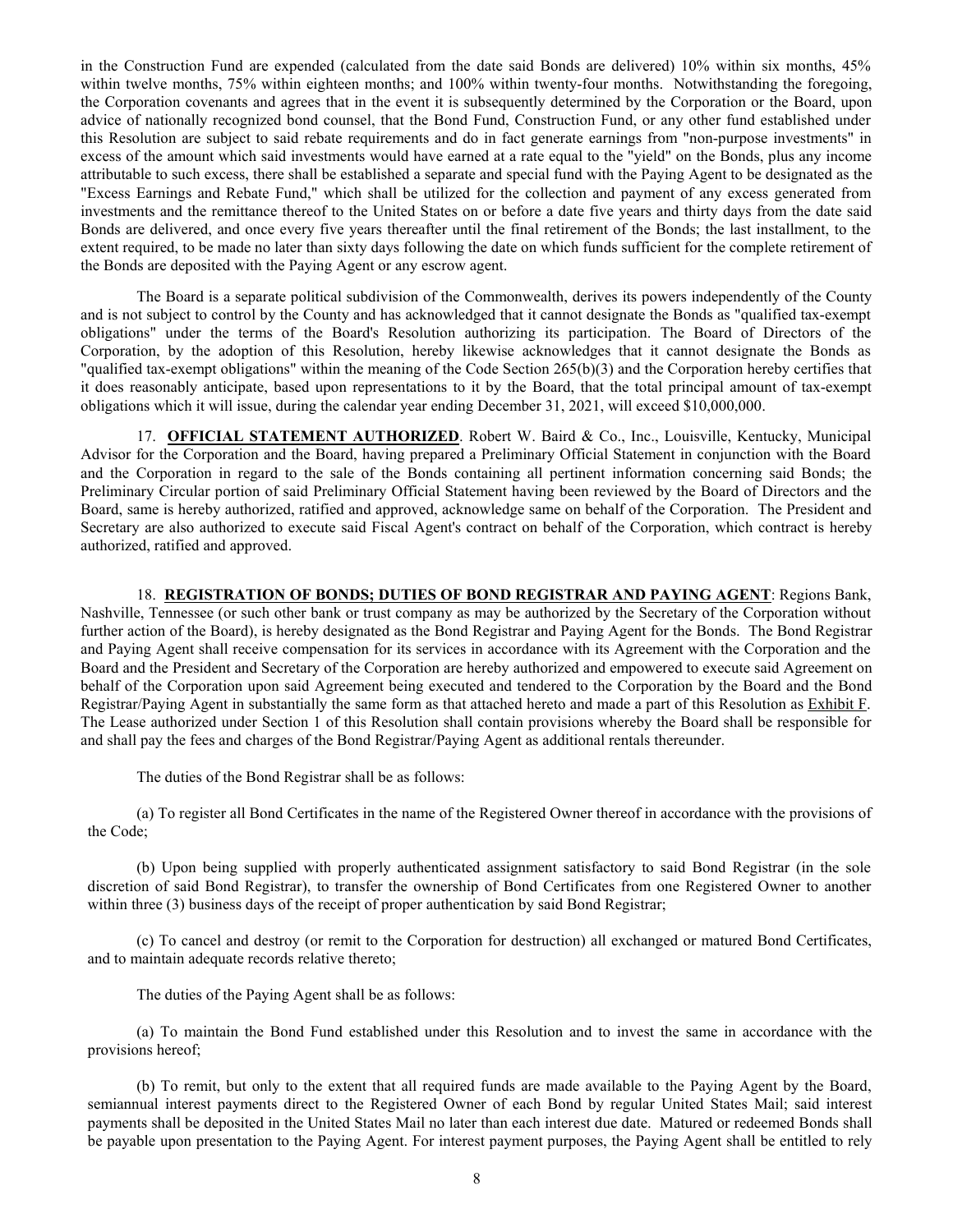on its records as Bond Registrar as to the ownership of each Bond as of the 15th day of the month preceding an interest due date and the Paying Agent's checks shall be drawn and mailed accordingly;

(c) To notify each Registered Owner to be prepaid and to redeem Bonds prior to their stated maturity upon their presentation in accordance with the provisions of Section 2 of this Resolution upon being supplied with sufficient funds, and

(d) To supply the Board and the Kentucky School Facilities Construction Commission with a written accounting evidencing the payment of interest and principal within thirty days following each due date.

The Bond Registrar/Paying Agent shall be entitled to the advice of counsel and shall be protected for any acts taken by it in good faith and reliance upon such advice. The Bond Registrar/ Paying Agent shall not be liable for any action taken or omitted to be taken by it in good faith and believed by it to be within its discretion or the power conferred upon it by this Resolution or its Agreement with the Corporation and Board, or be responsible for the consequences of any oversight or error of judgment.

The Bond Registrar/Paying Agent may at any time resign from its duties set forth in this Resolution and in its Agreement with the Corporation and the Board by filing its resignation with the Secretary of the Corporation and notifying the original purchaser or purchasers of the Bonds herein authorized. Thereupon, the Corporation, with the concurrence of the Board, shall designate a successor Bond Registrar/Paying Agent which shall be an incorporated bank or trust company. Notwithstanding the foregoing in the event of the resignation of the Bond Registrar/Paying Agent, provisions shall be made for the orderly transition of the books, records and accounts relating to the Bonds to the successor Bond Registrar/Paying Agent in order that there will be no delinquencies in the payment of interest or principal due on the Bonds.